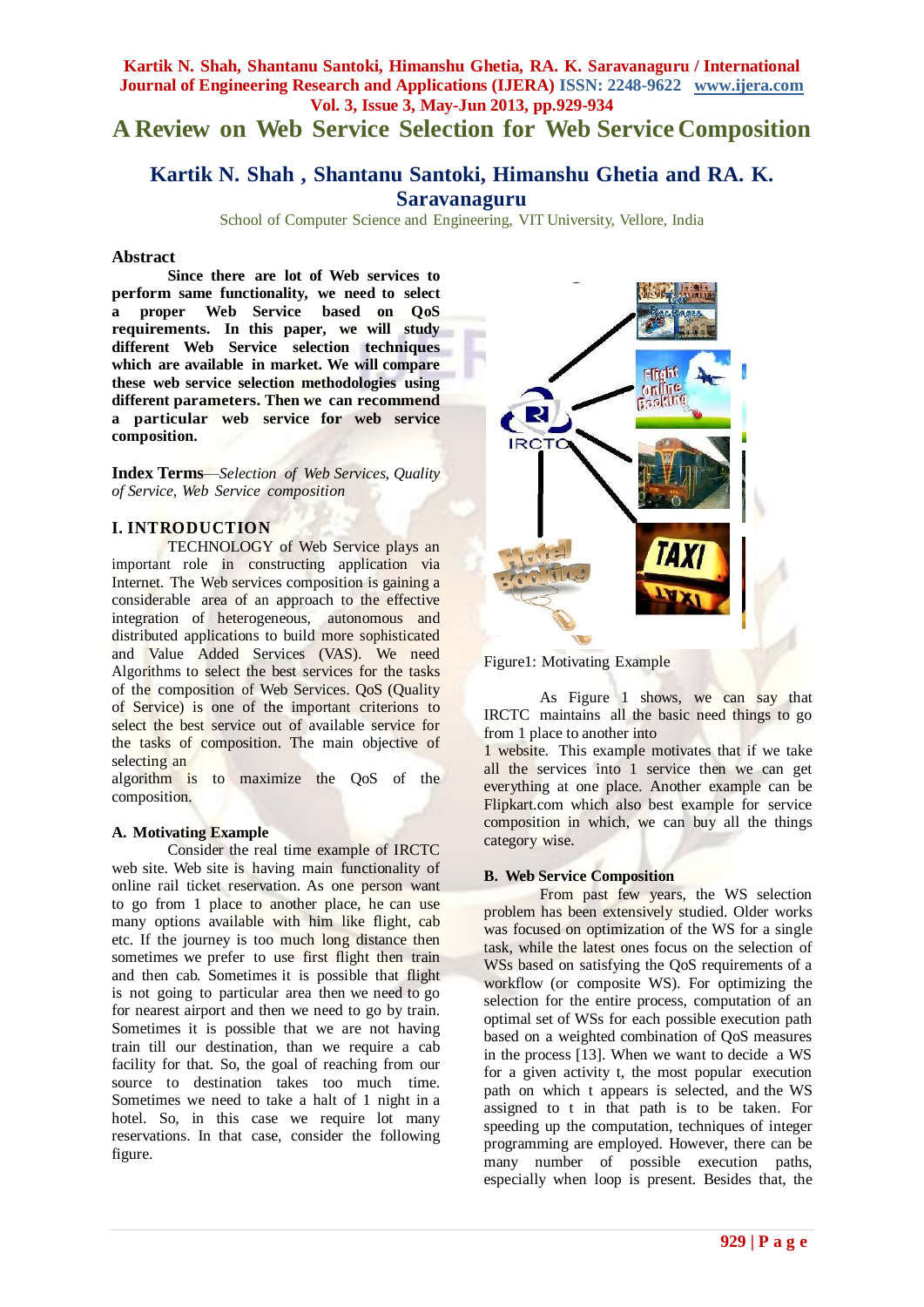failure of WSs at runtime requires the recomputationfor the set of new integer programs, which is practically not feasible. Another scheme for optimizing the end-to-end QoS various flow structures is proposed [14]. They have used a utility function derived from the QoS and formulated the problem of optimization as a general flow problem. Some tech- niques are concerned with only single QoS measure. Menasce proposed an estimation scheme to estimate the throughput of a composite WS from those of its constituent WSs. Then it uses throughput as a basis for selecting a WS [15]. Grassi and Patella proposed a new framework to recursively aggregate the reliability of a composite WS based upon those of its constituent WSs [16]. Many more works have been done to the derivation of other QoS measures, such as cost, response time, availability, fidelity, of a composite WS out of those of its constituent WSs [15].

The composition of Web services can be viewed as a three step process: 1) Composite Web service specification, 2) Select the component of Web services, and 3) Execute the composite Web services. During the first step, the user submits the goal he/she wants to have in the composite service achieves, along with some preferences and constraints that needs to be satisfied [12]. Workflows also can be used for modeling the composite Web service specification. In the second step, component of Web services that fulfill the user's goal are selected among the set of available services. This WS selection can also be done manually (steps 1 and 2 are integrated) or it can be automatically decided by the system. When the component of WSs are selected at design time, in the third step of the composition process, we can execute the selected component WS. While at runtime, selection and execution of component WS are integrated. The selection is described as dynamic in this case.

## **C. Web Service Selection**

Many works have been done for Web service selection. Design of a composite Web service to ensure correct and reliable execution but also optimal QoS remains an important challenge [1]. But, WSs composition based on transactional properties ensures us a reliable execution; however, it may not be an optimal QoS composite Web service is guaranteed. Moreover, the composite optimal QoS Web services may not guarantee a reliable execution of the resulting composite Web service. So, transactional -aware and QoS-aware should be integrated. However, the problem is generally addressed with the QoS side or with the transactional side separately. The conventional QoSaware composition approaches [2], [3], [4], [5], [6] does not consider the transactional constraints at the time of composition process, likewise transactionalaware ones [7], [8], [9], [10], [11] do not consider QoS. QoS-oriented SOA for WS selection: Because the existing UDDI (Universal description, discovery and integration of Web services) model does not support the searching and the publishing of the WS QoS, many approaches have been proposed to improve the existing UDDI model to support the publishing and the searching of the WS QoS [1]. Based on the improved UDDI model, the WS selection can be made as this mode: the user searches the required WS with his QoS constraints, and the register center supplies a list of Web services to meet his QoS preferences [2-4]. However, the user does not have experiences on how much the WS QoS parameter values are suitable or unsuitable in most cases.

Figure 2 shows the high-level framework of selection model

of the multiple-aspects web services selection model [18].



Figure2: Web Service selection model

#### **D. Web Service Reliability**

The reliability of a WS can be defined as the probability of executing the WS successfully. In dynamic environment, too many works have been proposed in the literature to derive the reliability of a Web Service. A methodology to test the reliability of a WS effectively was proposed by generating test cases of different categories [17]. The reliability of a WS may change over time, to overcome this, an architecture-based reli- ability model has been proposed for incrementally updating the reliability of an atomic WS by contently generating test cases and aggregating the test results using a voting scheme[26]. The reliability of a composite WS can be derived by aggregating the reliabilities of individual WSs based upon the occurrence rate of each flow pattern.

## **II. EXISTING WORK**

QoS oriented Web Service architecture can be shown by following figure3 [19].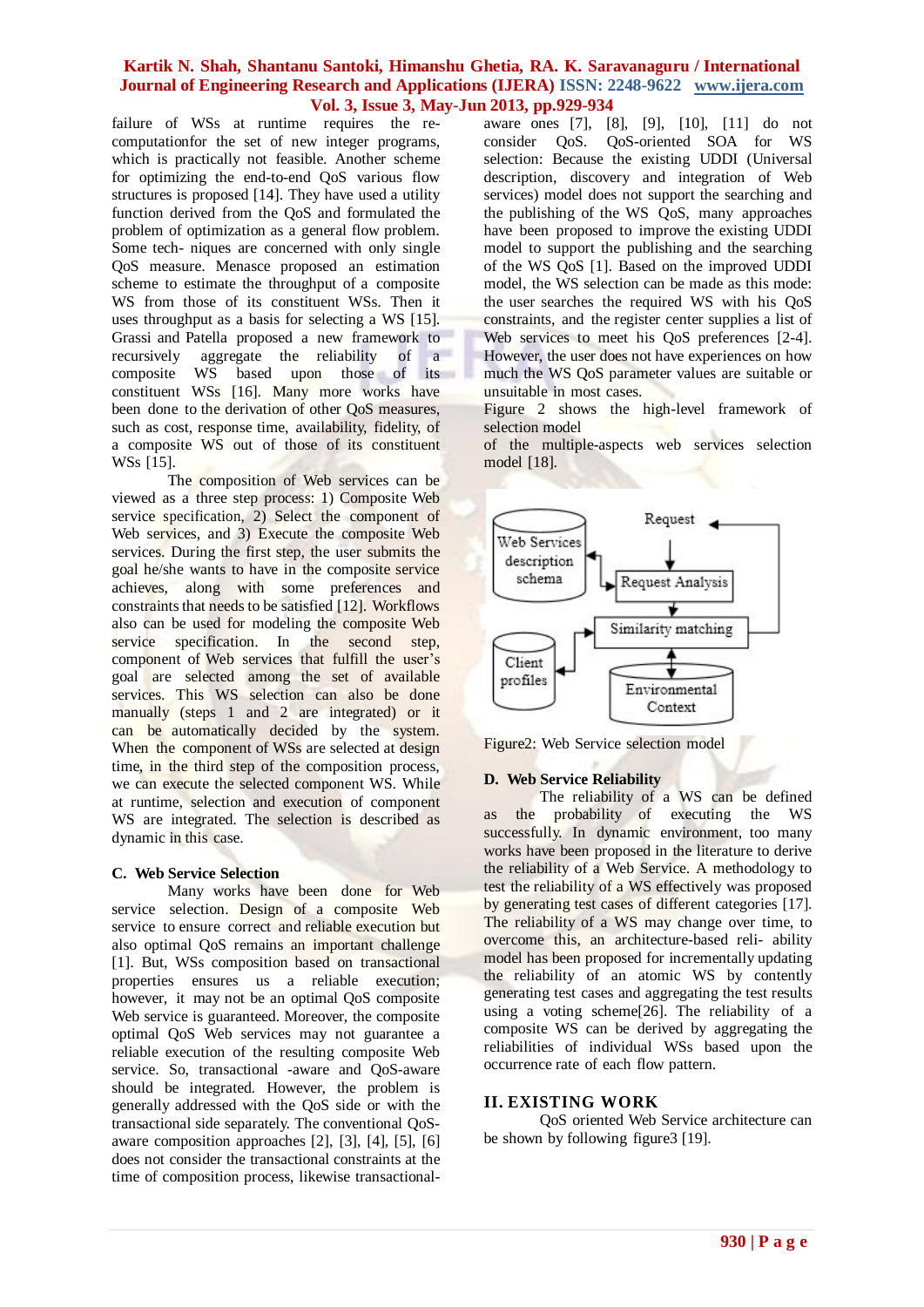$\equiv$ 

in a



**A. Composition Requirement Tree Approach:**

A composition requirement tree is a Weighted AND-OR tree. The leaf node contains the QoS property or service offer. The composition operator AND/OR refers to internal node. The label WXY, is used to represents the preference for the sub-tree rooted at the node Y while traversing from root to leaf on the edge between any two nodes X and Y , i.e. the edge label represents the preference to either simple or composite requirement. The leaf node represents a simple requirement (SR) and any sub-tree rooted at internal node represents the composite requirement (CR) [20].



Figure4: CRT example

At the leaf nodes, the selection mechanism performs the following actions:

- (1) Scaling and
- (2) Ranking.

At the internal node, the selection mechanism performs two actions:

- (1) Filtering and
- (2) Ranking.

which are dependent on the type of the internal node (AND/OR).

#### **B. Selection process based on mediator:**

Factors needs to consider are: time, cost, reliability and fidelity. Web services are integrated into composite services. Every business logic is expressed as a process model. The business process model of a composite service is to specify the structure combining component services and the interaction between them[22].



#### Figure5:Web Service Composition

Two Web services can be composed in one of the four ways sequence, conditional branch, loop structure and parallel. If (a) in Figure 5 is the process model of the composite Web service then two available execution paths may exist as shown in (b) and (c) of Figure 6 [22].



Figure6: Available Execution paths

Suppose that the set of execution plans  $p = \{Pl,$  $P2, \ldots$ 

, Pn} for the given execution path. Then, for each  $P \in p$ ,

P contains Web services which are selected to execute the business process according to the path. We consider 4 generic quality criteria to evaluate the QoS of Web services [22]:

(1) Execution cost: For a service 's',  $q_{\text{cost}}$  is the amount of cost (money) requester has to pay to invoke the service 's'

 $Q\text{cost}(P) = \sum q\text{cost}(s_i)$ 

(2) Response time: For a service 's', qtime is the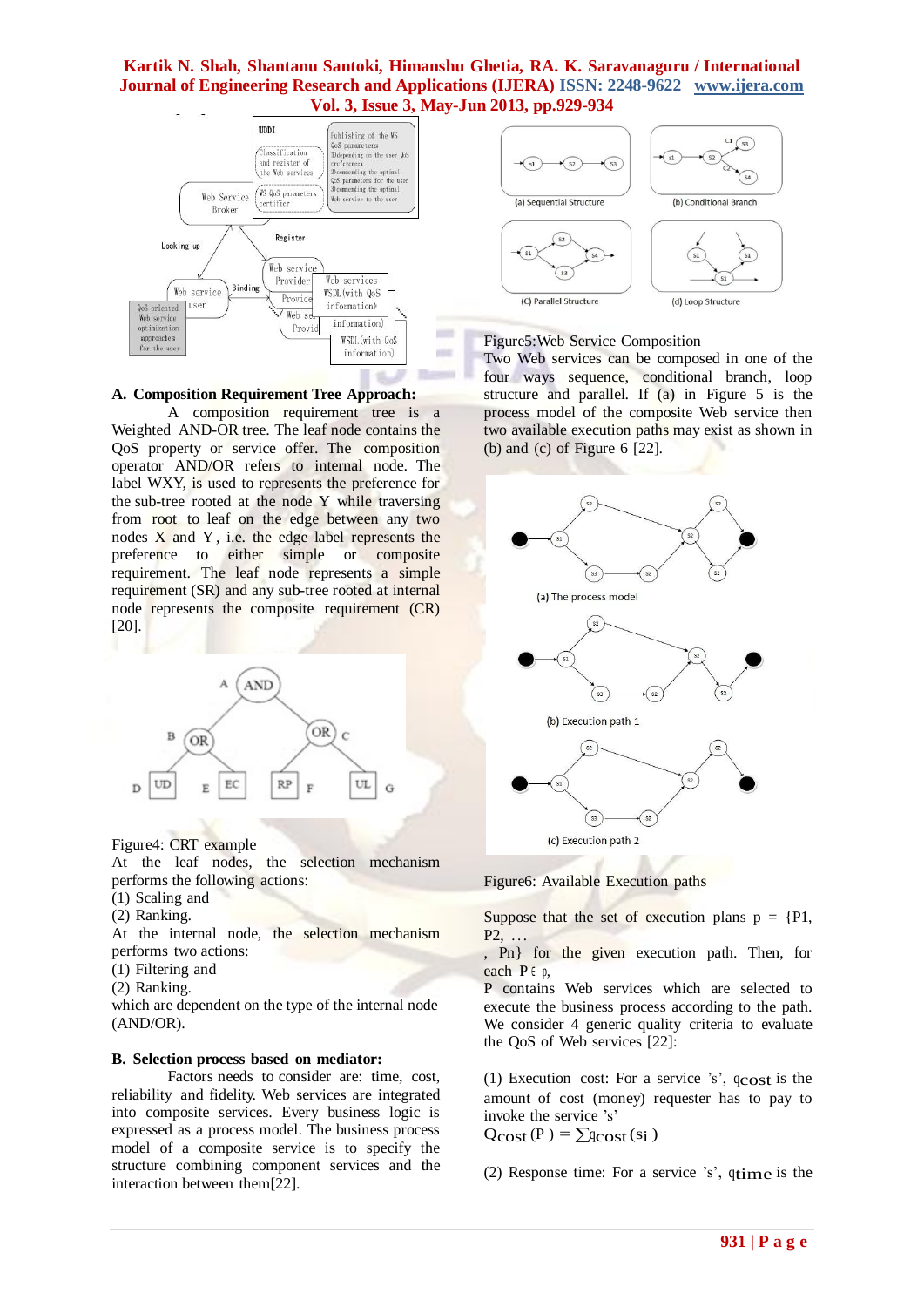time between request sent and response received and 'n' is number of execution paths. Qtime  $(P) = (\sum qtime (s_i))/n$ 

(3) Reliability: qreliability is the probability of responding the request in expected time for service 's'

Qreliability (P) = exp(1/n  $\sum$ ln(qreliability  $(s_i)$ 

(4) Availability: qavailability is the probability of service

's' is accessible for at particular time. Qavailability  $(P \t) = \exp(1/n)$  $\sum$ ln(qavailability (si))

## **C. Selection based upon QoS value prediction:**

For a system of selection of web services, let M be training users and N be Web Service items. The relation between M

and N, which is denoted by  $M \times N$  is known as user-item

Matrix.

The method of Recommendation can be shown by following

Figure7 [21].



Figure7: QoS prediction procedure

This method first finds the similar neighbors and then it predict the missing values and then it goes for selection of web service. It can be carried out by following ways [21].

• For the web services which are functionally equivalent, based on QoS performance and prediction, optimal is selected.

 For the web services which are not functionally equiva- lent, top k web services, which are good, are suggested for selection.

 The top k active users having good QoS predicted values can suggest to find potential customers.

#### **D. A Tool framework for composite Web services:**

This tool framework automatically realizes orchestration and verification of composite Web Services based upon web services which satisfies user requirements. The framework is as follows[23].

According to functional requirements, the developer de- signs the control flow structure of composite Web Service and creates ACWS (Abstract Composite Web Service).

 $\rightarrow$  Composition verifier will verify the structural soundness of ACWS. If structure is sound then it is sent to service selector. Else it should be return back to developer to modify it.

Service selector will query to UDDI and QoS Broker to get the candidate service and then select the best one and invoke the service tester. If component service which can not passed by tester, it is sent back to service selector.

ACWS will be transformed into concrete composite web service by composite web service transformer and send to composite web service tester.

Composite web service will be tested by the composite web service tester in its engine. If the composite web service does not meet the QoS requirements then it is sent bask to developer.



Figure8: Tool framework [23]

## **III. SUMMARY**

Table1 shows the comparison of 4 approaches which we have discussed in this paper. We can easily see that Tool approach is better than all the other approaches as it uses UDDI and QoS broker as database for Web service selection. Also we can note that QoS predication approach easily deals with web services, which has missing QoS values based upon QoS prediction model. Mediator approach considers Time, Cost, Reliability and Fidelity for making prediction. So, it covers almost all basic factors. So, QoS value can be more accurate. QoS Prediction and Tool approach, both can work for functionally equivalent and functionally non equivalent services.

We can summarize above mentioned selection techniques as follows: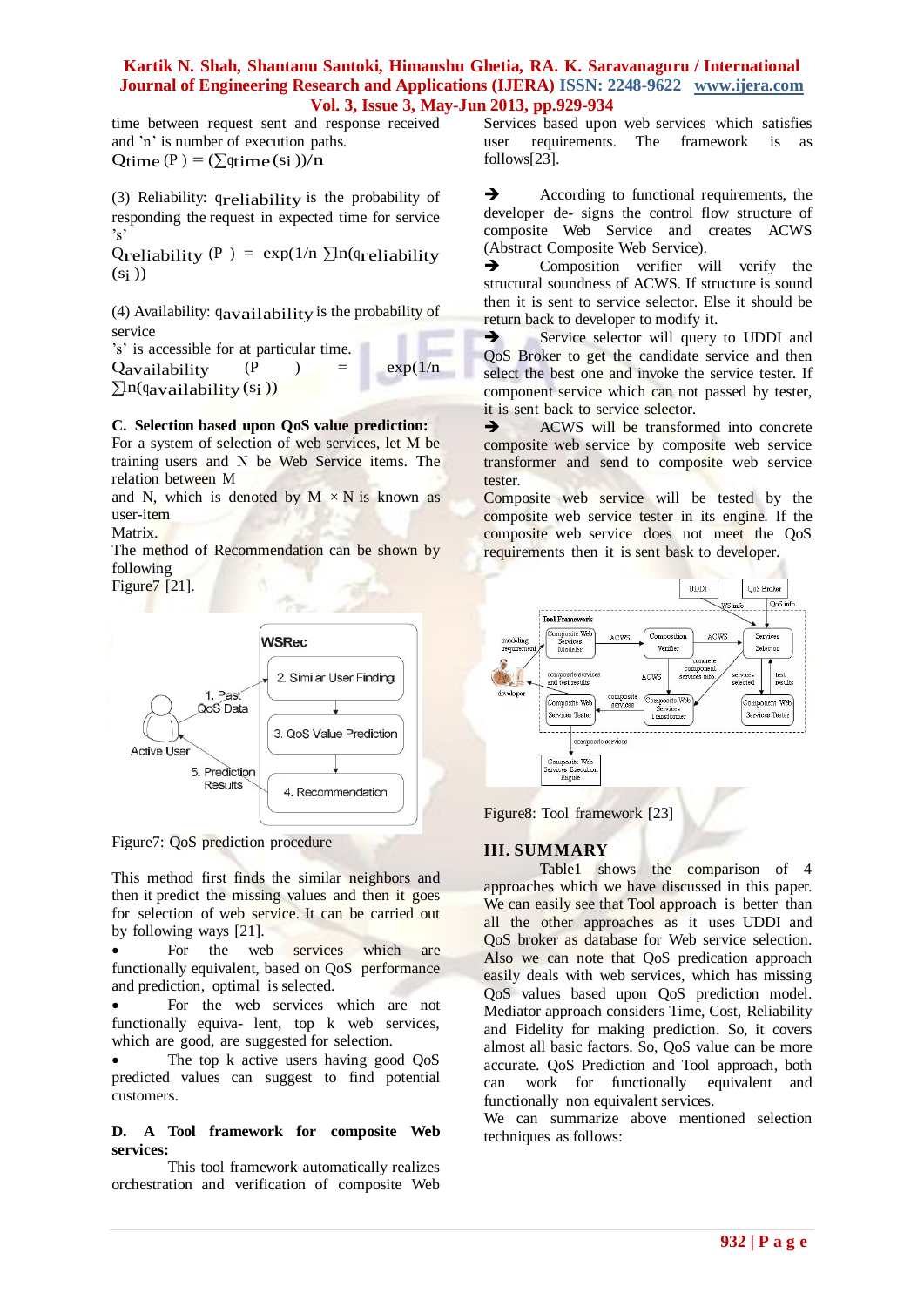| Measures<br>Approach                  | QoS based upon                       | Works for<br>functionally<br>equivalent or non<br>functionally<br>equivalent | Reliable          | Work for missing<br>QoS values |
|---------------------------------------|--------------------------------------|------------------------------------------------------------------------------|-------------------|--------------------------------|
| CRT approach<br>[20]                  | Ranking                              | Functionally<br>equivalent                                                   | Up to some extent | No                             |
| Mediator [5][22]<br>approach          | Time, cost,<br>reliability, fidelity | Functionally<br>equivalent                                                   | Yes               | <b>No</b>                      |
| QoS prediction<br>approach [15], [24] | User-item matrix                     | <b>Both</b>                                                                  | No                | Yes                            |
| Tool approach<br>[23]                 | UDDI and QoS<br><b>Broker</b>        | <b>Both</b>                                                                  | Yes               | Yes                            |

Table1 : Comparison of methods

# **IV. ACKNOWLEDGEMENT**

The authors would like to thank the School of Computer Science and Engineering, VIT University, for giving them the opportunity to carry out this research.

# **REFERENCES**

- [1] A. Liu, L. Huang, and Q. Li, "QoS-Aware Web Ser- vices Composition Using Transactional Composition Operator," Proc. Seventh Int'l Conf. Advances in Web-Age Infor- mation Management (WAIM '06), pp. 217-228, June 2006. [2] M.C. Jaeger, G. Roec-Goldmann, and G. Muehl, "QoS Aggregation for Web Service Composition Using Workflow Patterns," Proc. Eighth IEEE Int'l Enterprise Distributed Ob- ject Computing Conf. (EDOC '04), pp. 149-159, 2004.
- [3] D. Menasce, "Composing Web Services: AQoS View," IEEE Internet Computing, vol. 6, no. 8, pp. 88-90, Dec. 2004. [4] B. Wu, C.H. Chi, and S. Xu, "Service Selection Model Based on QoS Reference Vector," Proc. IEEE Congress Ser- vices (Services '07), pp. 270-277, 2007.
	- [5] L. Zeng, A.N.B. Benatallah, M. Dumas, J. Kalagnanam, and H. Chang, "QoS-Aware Middleware for Web Services Composition," IEEE Trans. Software Eng., vol. 30, no. 5, pp. 311-327, May 2004.
	- [6] W. Zhang, Y. Yang, S. Tang, and L. Fang, "QoS-Driven Service Selection Optimization Model and Algorithms for Composite Web Services," Proc. 31st Ann. Int'l Computer Software and Applications Conf. (COMPSAC '07), vol. 2, pp. 425-431, 2007.
	- [7] S. Bhiri, O. Perrin, and C. Godart, "Ensuring Required Failure Atomicity of Composite Web Services," Proc. 14th Int'l Conf. World Wide Web (WWW), pp. 138-147, 2005.
	- [8] S. Bhiri, O. Perrin, and C. Godart, "Extending Workflow Patterns with Transactional Dependencies to Define Reliable Composite Web Services," Proc. Advanced Int'l Conf. Telecomm. and Int'l Conf. Internet and Web Applications and Services (AICT ICIW), p. 145, 2006.
- [9] L. Li, C. Liu, and J. Wang, "Deriving Transactional Properties of Composite Web Services," Proc. IEEE Int'l Conf. Web Services (ICWS '07), pp. 631-638, July 2007.
- [10] F. Montagut, R. Molva, and S.T. Golega, "Automating the Composition of Transactional Web Services," Int'l J. Web Services Research, vol. 5, no. 1, pp. 24- 41, 2008.
- [11] A. Portilla, G. Vargas-Solar, C. Collet, J.-L. Zechinelli- Martini, and L. Garcı´a-Ban˜ uelos, "Contract Based Behavior Model for Services Coordination," Proc. Third Int'l Conf. Web Information Systems and Technologies (WEBIST '07), pp. 109- 123, Mar. 2007.
- [12] Q. Yu, X. Liu, B. Athman, and B. Medjahed, "Deploying and Managing Web Services: Issues, Solutions, and Directions," The VLDB J., vol. 17, no. 3, pp. 537-572, 2008.
- [13] L. Zeng, B. Benatallah, M. Dumas, J. Kalagnanam, and Q.Z. Sheng, "Quality Driven Web Services Composition," Proc. 12th Int'l Conf. World Wide Web (WWW '03), pp. 411- 421, 2003.
- [14] S.Y. Hwang, E.P. Lim, C.H. Lee, and C.H. Chen, "On Composing a Reliable Composite Web Service: A Study of Dynamic Web Service Selection," Proc. IEEE Int'l Conf. Web Services (ICWS '07), pp. 184-191, 2007.
- [15] S.Y. Hwang, H. Wang, J. Tang, and J. Srivastava, "A Probabilistic Approach to Modeling and Estimating the QoS of Web-Services-Based Workflows," Information Sciences, vol. 177, no. 23, pp. 5484-5503, 2007.
- [16] L.W. Johnson, R.D. Riess, and J.T. Arnold, Introduction to Linear Algebra. Addison Wesley Longman, 1998.
- [17] J. Zhang and L.J. Zhang, "Criteria Analysis and Vali- dation of the Reliability of Web Services-Oriented Systems," Proc. IEEE Int'l Conf. Web Services (ICWS '05), pp. 621- 628, 2005.
- [18] HuiNa Chua, S.M.F.D Syed Mustapha, "Web Services Selection based on Multiple Aspect Similarity Function," Proc. IEEE.WIC.ACM International Conference. Web Intel- ligence and Intelligent Agent Technology Workshops (WI- IATW'06), IEEE Computer Society Press, Dec. 2006, pp. 605- 609, doi:10.1109/WIIATW. 2006.144.
- [19] Xiaopeng Deng and Chunxiao Xing, "A QoS-oriented Optimization Model for Web Service Group" 2009 Eigth IEEE/ACIS International Conference on Computer and